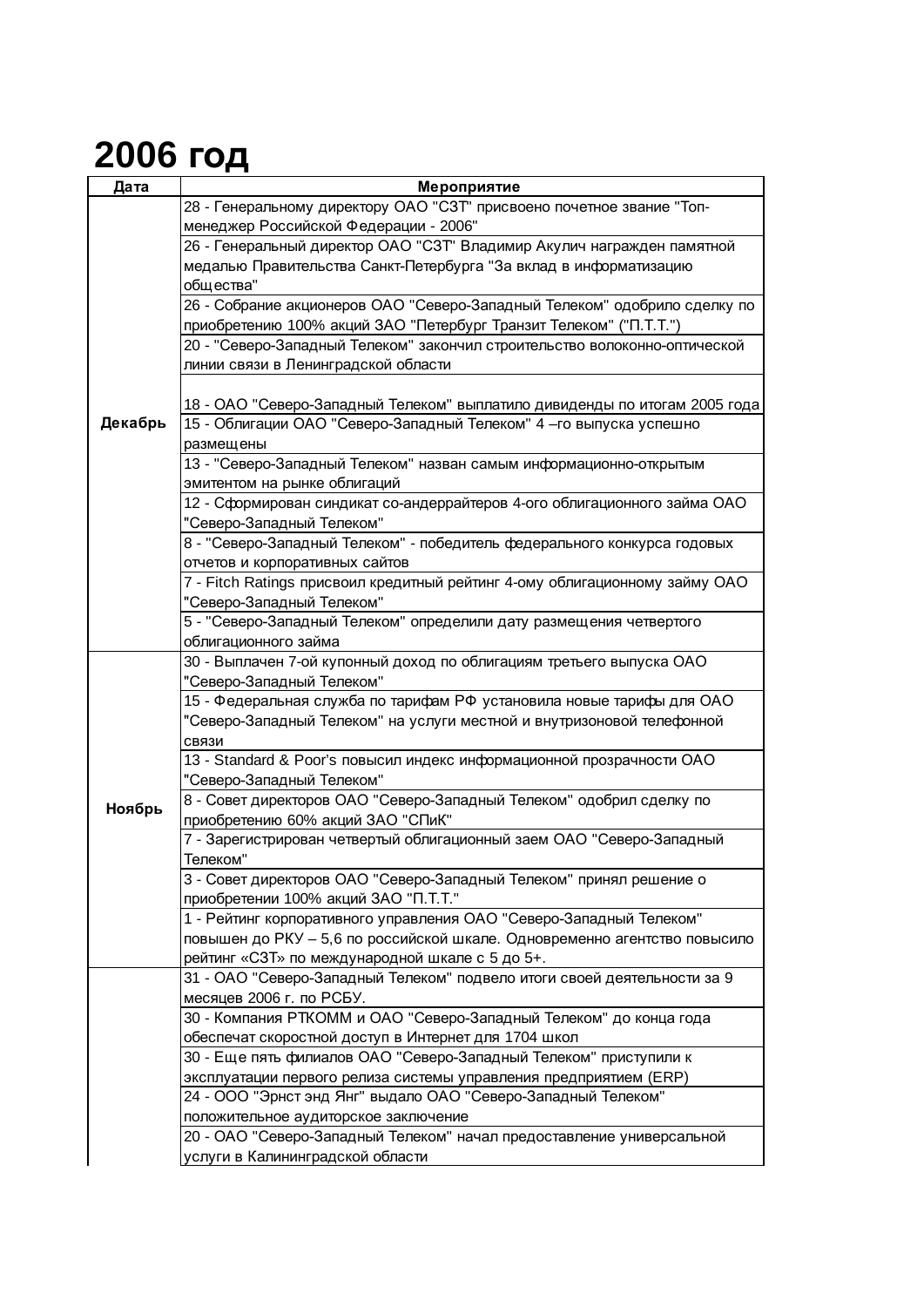|          | 18 - "Северо-Западный Телеком" принимает участие в выставке "ИнфоКом-2006"   |
|----------|------------------------------------------------------------------------------|
| Октябрь  | 14 - ОАО "Северо-Западный Телеком" подвел итоги реализации "Программы по     |
|          | обеспечению телекоммуникационными услугами жителей Санкт-Петербурга на       |
|          | 2005-2007 гг." за 3-ий квартал 2006 года                                     |
|          | 10 - Менеджеры ОАО "Северо-Западный Телеком" вошли в рейтинг самых           |
|          | профессиональных менеджеров России                                           |
|          | 6 - "Северо-Западный Телеком" закончил строительство волоконно-оптической    |
|          | линии связи "Вологда - Котлас - Сыктывкар"                                   |
|          | 5 - Совет Директоров ОАО "Северо-Западный Телеком" утвердил "Прогноз         |
|          | развития ОАО "СЗТ" на 2007 - 2010(12) гг." и "Финансовую стратегию ОАО "СЗТ" |
|          | на 2007 - 2009 гг."                                                          |
|          | 5 - "Северо-Западный Телеком" погасил 30% от номинальной стоимости второго   |
|          | облигационного займа                                                         |
|          |                                                                              |
|          | 5 - Выплачен 12-ый купонный доход по облигациям второго выпуска ОАО "СЗТ"    |
|          | 27 - Standard & Poor's повысило долгосрочный кредитный рейтинг ОАО "СЗТ" по  |
|          | российской шкале с "ruA+" до "ruAA-"                                         |
|          | 27 - Standard & Poor's долгосрочный повысил кредитный рейтинг ОАО "Северо-   |
|          | Западный Телеком" с "В+" до "ВВ -", прогноз "Стабильный"                     |
|          |                                                                              |
|          | 26 - "Северо-Западный Телеком" подвел промежуточные итоги выполнения         |
| Сентябрь | Соглашения о взаимном сотрудничестве с Администрацией Псковской области      |
|          | 22 - Совет Директоров ОАО "Северо-Западный Телеком" принял решение о         |
|          | размещении облигаций четвертого выпуска                                      |
|          | 20 - "Северо-Западный Телеком" подвел итоги финансово-хозяйственной          |
|          | деятельности за 1-ое полугодие 2006 года по МСФО                             |
|          | 1 - "Северо-Западный Телеком" подвёл итоги выполнения Соглашения о           |
|          | взаимном сотрудничестве с Администрацией Архангельской области               |
|          |                                                                              |
|          | 31 - Выплачен 6-ой купонный доход по облигациям третьего выпуска ОАО "СЗТ"   |
|          | 15 - Fitch Ratings подтвердило национальный кредитный рейтинг ОАО "Северо-   |
|          | Западный Телеком" на уровне "A (rus)", прогноз "Стабильный"                  |
|          | 11 - Fitch Ratings подтвердило долгосрочный кредитный рейтинг ОАО "Северо-   |
| Август   | Западный Телеком" на уровне "В+", прогноз "Стабильный"                       |
|          | 9 - ОАО "Северо-Западный Телеком" начал предоставление универсальной         |
|          | услуги в Архангельской области                                               |
|          | 3 - "Северо-Западный Телеком" назначил организаторов 4-го облигационного     |
|          | займа                                                                        |
|          | 31 - "Северо-Западный Телеком" подвел итоги своей деятельности за 1-ое       |
|          | полугодие 2006 г. по РСБУ                                                    |
|          |                                                                              |
|          | 25 - "Северо-Западный Телеком" подвел промежуточные итоги выполнения         |
|          | Соглашения о взаимном сотрудничестве с Правительством Республики Карелия     |
|          | 24 - Акции ОАО "Северо-Западный Телеком" переведены в разряд внесписочных    |
|          | бумаг ОАО "РТС"                                                              |
| Июль     |                                                                              |
|          | 13 - "Северо-Западный Телеком" подвел итоги деятельности за 2005 год в       |
|          | соответствии с Международными стандартами финансовой отчетности (МСФО)       |
|          |                                                                              |
|          | 11 - Облигации ОАО "Северо-Западный Телеком" допущены к торгам в НП РТС      |
|          | 5 - Выплачен 11-й купонный доход по облигациям второго выпуска ОАО "Северо-  |
|          | Западный Телеком"                                                            |
|          | 30 - Годовое общее собрание акционеров ОАО "СЗТ"                             |
|          |                                                                              |